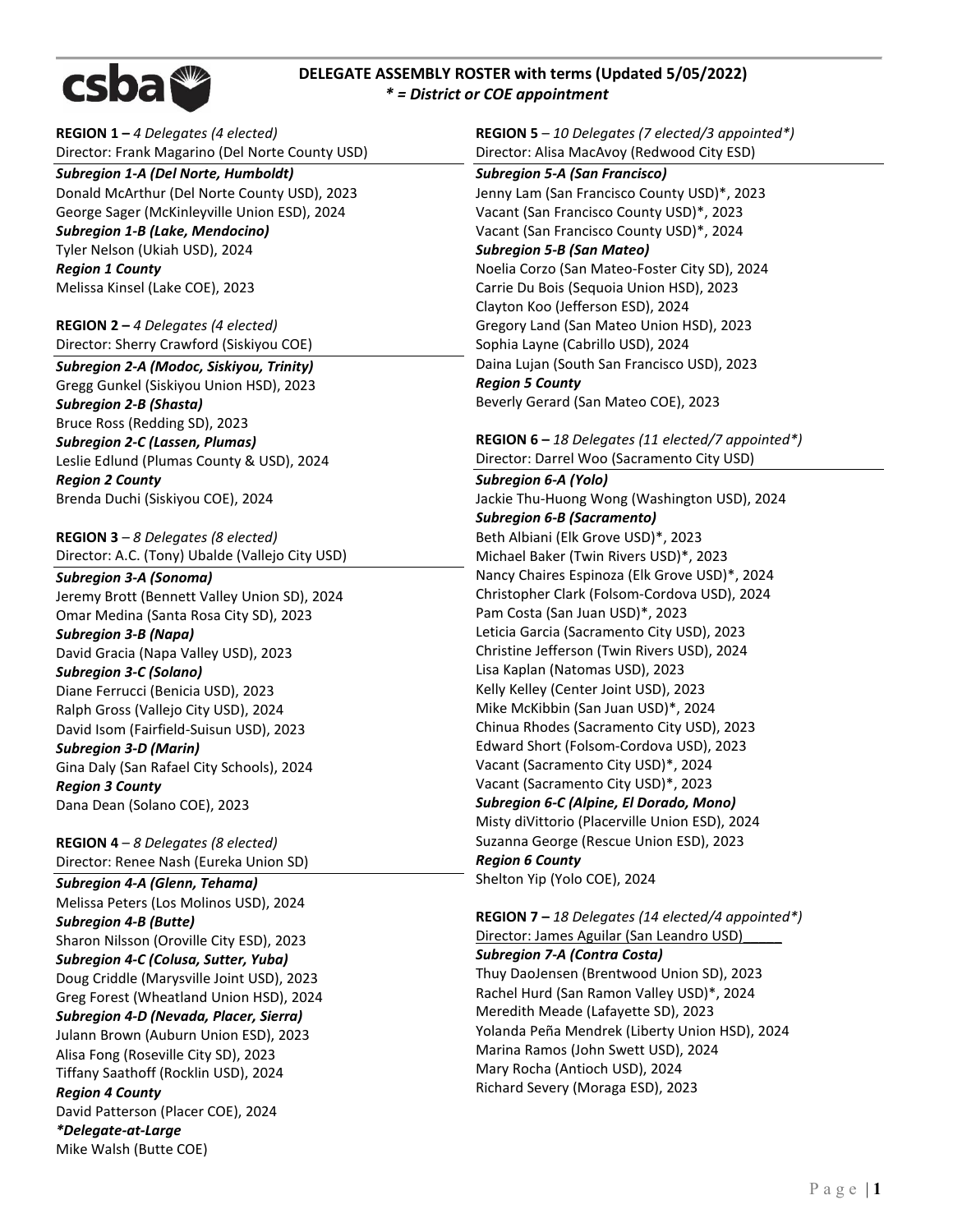### *Subregion 7-B (Alameda)*

Desrie Campbell (Fremont USD)\*, 2023 Dianne Jones (Fremont USD), 2023 Kelly Mokashi (Pleasanton USD), 2024 Sara Prada (Hayward USD), 2023 Diana Prola (San Leandro USD), 2023 Megan Sweet (Alameda USD), 2024 Monique Tate (San Leandro USD), 2024 Clifford Thompson (Oakland USD)\*, 2023 Anne White (Livermore Valley Joint USD), 2024 Vacant (Oakland USD)\*, 2024 *Region 7 County* Annette Lewis (Contra Costa COE), 2023

## **REGION 8 –** *14 Delegates (12 elected/2 appointed\*)* Director: VACANT

*Subregion 8-A (San Joaquin)*  Eric Duncan (Manteca USD), 2024 Cecilia Mendez (Stockton USD)\*, 2024 George Neely (Lodi USD), 2023 Christopher (Kit) Oase (Ripon USD), 2023 Kate Powel (Escalon USD), 2024 Marla Sousa Livengood (Linden USD), 2024 Raymond C. Zulueta Jr. (Stockton USD)\*, 2023 *Subregion 8-B (Amador, Calaveras, Tuolumne)* Sherri Reusche (Calaveras USD), 2023 *Subregion 8-C (Stanislaus)* Faye Lane (Ceres USD), 2024 Cynthia (Cindi) Lindsey (Sylvan Union ESD), 2023 Paul Wallace (Neman-Crows Landing USD), 2023 *Subregion 8-D (Merced)* Zachery David Ramos (Gustine USD), 2024 Jessee Espinosa (Merced City SD), 2023 *Region 8 County* Juliana Feriani (Tuolumne COE), 2024 *\*Delegate-at-Large* Cindy Marks (Modesto City Schools)

**REGION 9 –** *8 Delegates (8 elected)* Director: Tami Gunther (Atascadero USD)

*Subregion 9-A (San Benito, Santa Cruz)*  Phil Rodriquez (Soquel Union ESD), 2023 Roger Snyder (Scotts Valley USD), 2024 Deborah Tracy-Proulx (Santa Cruz City Schools), 2024 *Subregion 9-B (Monterey)*  Adrian Ayala (North Monterey County USD), 2024 David Kong (Greenfield Union SD), 2023 *Subregion 9-C (San Luis Obispo)* Mark Buchman (San Luis Coastal USD), 2024 Vicki Meagher (Lucia Mar USD), 2023 *Region 9 County* John McPherson (Monterey COE), 2023 *\*Delegate-at-Large* Chris Ungar (San Luis Coastal USD)

**REGION 10 –** *14 Delegates (10 elected/4 appointed\*)* Director: Kathy Spate (Caruthers USD)

*Subregion10-A (Madera, Mariposa)*  Barbara Bigelow (Chawanakee USD), 2023 *Subregion10-B (Fresno)*  Daniel Babshoff (Kerman USD), 2023 Darrell Carter (Washington USD), 2024 Naindeep Singh Chann (Central USD), 2023 Valerie Davis (Fresno USD)\*, 2023 David DeFrank (Clovis USD)\*, 2023 William (Bill) Johnson (Clay Jt. ESD), 2023 Ronald Parker (Firebaugh-Las Deltas USD), 2024 Keshia Thomas (Fresno USD), 2024 G. Brandon Vang (Sanger USD), 2023 Vacant (Clovis USD)\*, 2024 Vacant (Fresno USD)\*, 2024 *Subregion10-C (Kings)*  Teresa Carlos-Contreras (Kings River-Hardwick Union ESD), 2024 *Region 10 County*

Marcy Masumoto (Fresno COE), 2024

**REGION 11 –** *9 Delegates (9 elected)* Director: Sabrena Rodriguez (Ventura USD)

*Subregion 11-A (Santa Barbara)*  Luz Reyes-Martin (Goleta Union SD), 2023 Peter Wright (College ESD), 2024 *Subregion 11-B (Ventura)*  Darlene Bruno (Hueneme ESD), 2024 Debra Cordes (Oxnard SD), 2024 Shelly Griffen (Ojai USD), 2024 Jeri Mead (Santa Paula USD), 2023 Daniel Sandoval (Santa Paula USD), 2024 Vacant, 2023 *Region 11 County* Rachel Ulrich (Ventura COE), 2023

**REGION 12** – *13 Delegates (11 elected/2 appointed\*)* Director: Bill Farris (Sierra Sands USD)

*Subregion 12-A (Tulare)*  Jacqueline Gaebe (Visalia USD), 2024 Peter Lara Jr. (Porterville USD), 2024 Felipe Martinez (Porterville USD), 2023 Cathy Mederos (Tulare Joint Union HSD), 2023 *Subregion 12-B (Kern)* Pamela (Pam) Baugher (Bakersfield City SD), 2023 Leigh Ann Cook (Rosedale Union ESD), 2024 Jeff Flores (Kern HSD)\*, 2024 Pamela Jacobsen (Standard SD), 2024 Tim Johnson (Sierra Sands USD), 2023 David Manriquez (Kern HSD)\*, 2023 Geri Rivera (Arvin Union SD), 2023 Keith Wolaridge (Panama-Buena Vista Union SD), 2023 *Region 12 County* Mary Little (Kern COE), 2024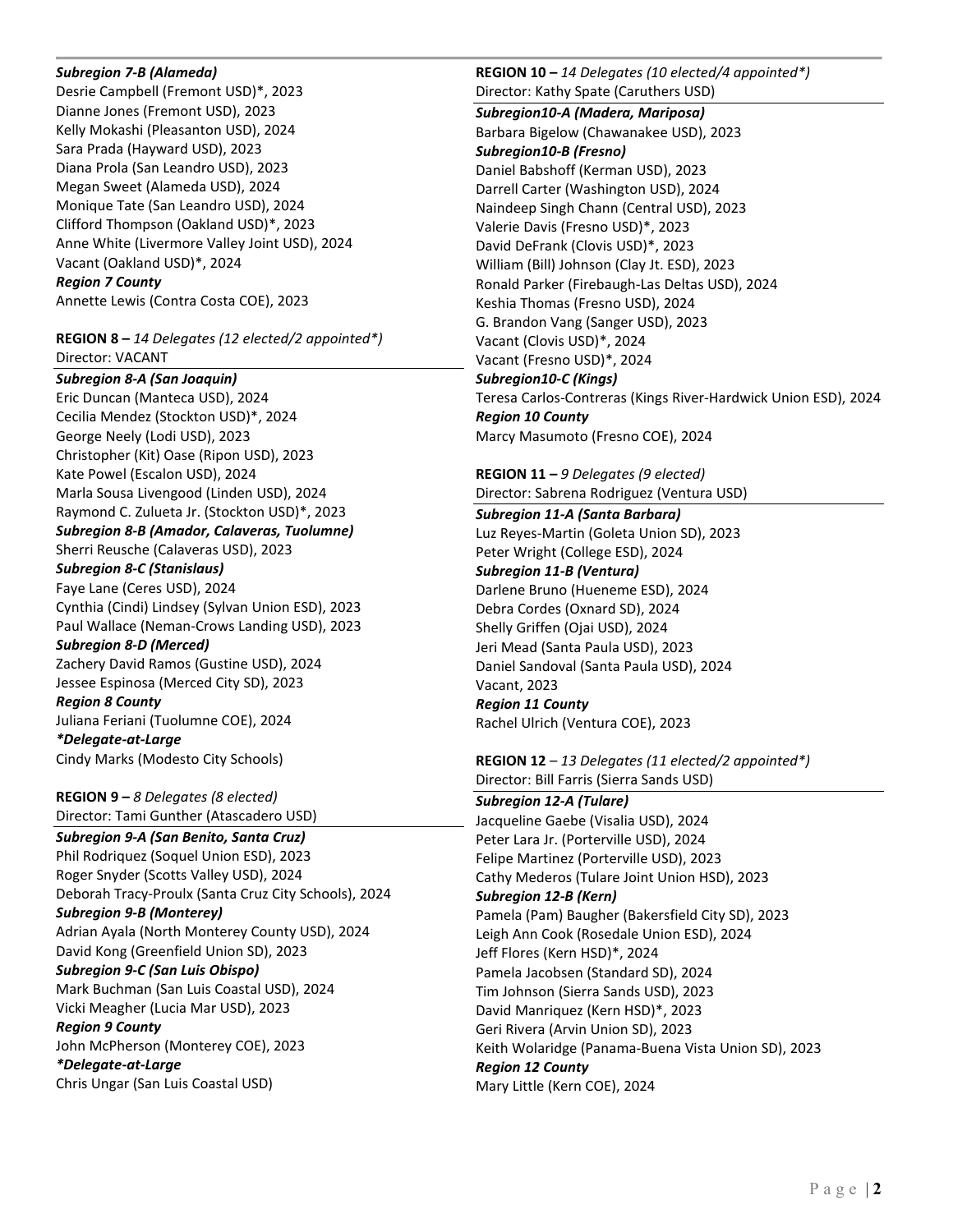**REGION 15 –** *24 Delegates (17 elected/7 appointed\*)* Director: Susan Henry (Huntington Beach Union HSD)

# *County: Orange*

Alfonso Alvarez (Santa Ana USD)\*, 2024 Lauren Brooks (Irvine USD), 2024 Carrie Buck (Placentia-Yorba Linda USD), 2024 Judy Bullockus (Capistrano USD)\*, 2023 Bonnie Castrey (Huntington Beach Union HSD), 2023 Lynn Davis (Tustin USD), 2024 Jackie Filbeck (Anaheim ESD), 2023 Carrie Flanders (Brea Olinda USD), 2023 Karin Freeman (Placentia-Yorba Linda USD), 2023 Ira Glasky (Irvine USD)\*, 2024 Diana Hill (Los Alamitos USD), 2023 Al Jabbar (Anaheim Un. HSD), 2023 Candice (Candi) Kern (Cypress ESD), 2024 Martha McNicholas (Capistrano USD)\*, 2024 Charlene Metoyer (Newport-Mesa USD), 2023 Arturo Montez (Centralia ESD), 2023 Theresa (Terri) Rocco (Garden Grove USD)\*, 2023 Lan Q. Nguyen (Garden Grove USD)\*, 2024 Annemarie Randle-Trejo (Anaheim Union HSD), 2024 Rigo Rodriguez (Santa Ana USD)\*, 2023 Barbara Schulman (Saddleback Valley USD), 2024 Michael Simons (Huntington Beach Union HSD), 2024 Suzie Swartz (Saddleback Valley USD), 2023 *Region 15 County* Rebecca Gomez (Orange COE), 2023 *\*Delegates-at-Large* Marilyn Buchi (Fullerton Joint Union HSD)

**REGION 16** – *18 Delegates (14 elected/4 appointed\*)*

Director: Karen Gray (Silver Valley USD) *Subregion 16-A (Inyo)*  Susan Patton (Lone Pine USD), 2023 *Subregion 16-B (San Bernardino)*  Heather Allgood (Helendale SD), 2024 Joe Armendarez (Fontana USD)\*, 2024 Christina Cameron-Otero (Needles USD), 2024 Tom Courtney (Lucerne Valley USD), 2023 Barbara Dew (Victor Valley Union HSD), 2024 Gwen Dowdy-Rodgers (San Bernardino City USD)\*, 2023 Barbara Flores (San Bernardino City USD)\*, 2024 Cindy Gardner (Rim of the World USD), 2024 Shari Megaw (Chaffey Joint Union HSD), 2023 James O'Neill, (Redlands USD), 2024 Adam Perez (Fontana USD)\*, 2023 Gabriel Stine (Victor ESD), 2023 Eric Swanson (Hesperia USD), 2023 Mondi Taylor (Etiwanda SD), 2023 Kathy Thompson (Central ESD), 2023

Scott Wyatt (San Bernardino City USD), 2024 *Region 16 County*

Laura Mancha (San Bernardino COE), 2024

**REGION 17** – *23 Delegates (17 elected/6 appointed\*)*  Director: Debra Schade (Solana Beach ESD)

## *County: San Diego*

Marco Amaral (South Bay Union SD), 2024 Richard Barrera (San Diego USD)\*, 2023 Sabrina Bazzo (San Diego USD)\*, 2023 Maria Betancourt-Castaneda (National SD), 2024 Kate Bishop (Chula Vista ESD), 2023 Leslie Bunker (Chula Vista ESD), 2023 Eleanor Evans (Oceanside USD), 2024 Humberto Gurmilan (San Ysidro SD), 2024 Andrew Hayes (Lakeside Union SD), 2023 Claudine Jones (Carlsbad USD), 2024 Julie Kelly (Vista USD), 2024 Melissa Krogh (Warner USD), 2023 Tamara Otero (Cajon Valley Union SD), 2024 Darshana Patel (Poway USD)\*, 2023 Dawn Perfect (Ramona USD), 2023 Barbara Ryan (Santee SD), 2023 Nicholas Segura (Sweetwater Union HSD)\*, 2024 Arturo Solis (Sweetwater Union HSD)\*, 2023 Marla Strich (Encinitas Union ESD), 2024 Gee Wah Mok (Del Mar Union SD), 2024 Sharon Whitehurst-Payne (San Diego USD)\*, 2024 Katrina Young (San Dieguito Union HSD), 2023 *Region 17 County* Guadalupe Gonzalez (San Diego COE), 2023

**REGION 18** – *21 Delegates (16 elected/5 appointed\*)* Director: Wendy Jonathan (Desert Sands USD)

*Subregion 18-A (Riverside)* Angelov Farooq (Riverside USD)\*, 2024 Robert Garcia (Jurupa USD), 2023 Madonna Gerrell (Palm Springs USD), 2023 Megan Haley (Hemet USD), 2024 Sandy Hinkson (Temecula Valley USD), 2023 Cleveland Johnson (Moreno Valley USD)\*, 2023 Dale Kinnear (Riverside USD)\*, 2023 Linda Lunn (Murrieta Valley USD), 2024 Heidi Matthies-Dodd (Lake Elsinore USD), 2024 Elizabeth Marroquin (Corona-Norco USD)\*, 2024 David Nelissen (Perris Union HSD), 2024 Linda Porras (Desert Sands USD), 2024 Gerard Reller (Romoland ESD), 2023 Jasmin Rubio (San Jacinto USD), 2024 David Sanchez (Beaumont USD), 2023 Kris Thomasian (Murrieta Valley USD), 2023 Mary Ybarra (Corona-Norco USD)\*, 2023 *Subregion 18-B (Imperial)* Diahna Garcia-Ruiz (Central Union HSD), 2024 Gil Rebollar (Brawley ESD), 2023 Tony Sandoval (Heber ESD), 2023 *Region 18 County*  Bruce Dennis (Riverside COE), 2024 *\*Delegate-at-Large* Jesus Holguin (Moreno Valley USD)